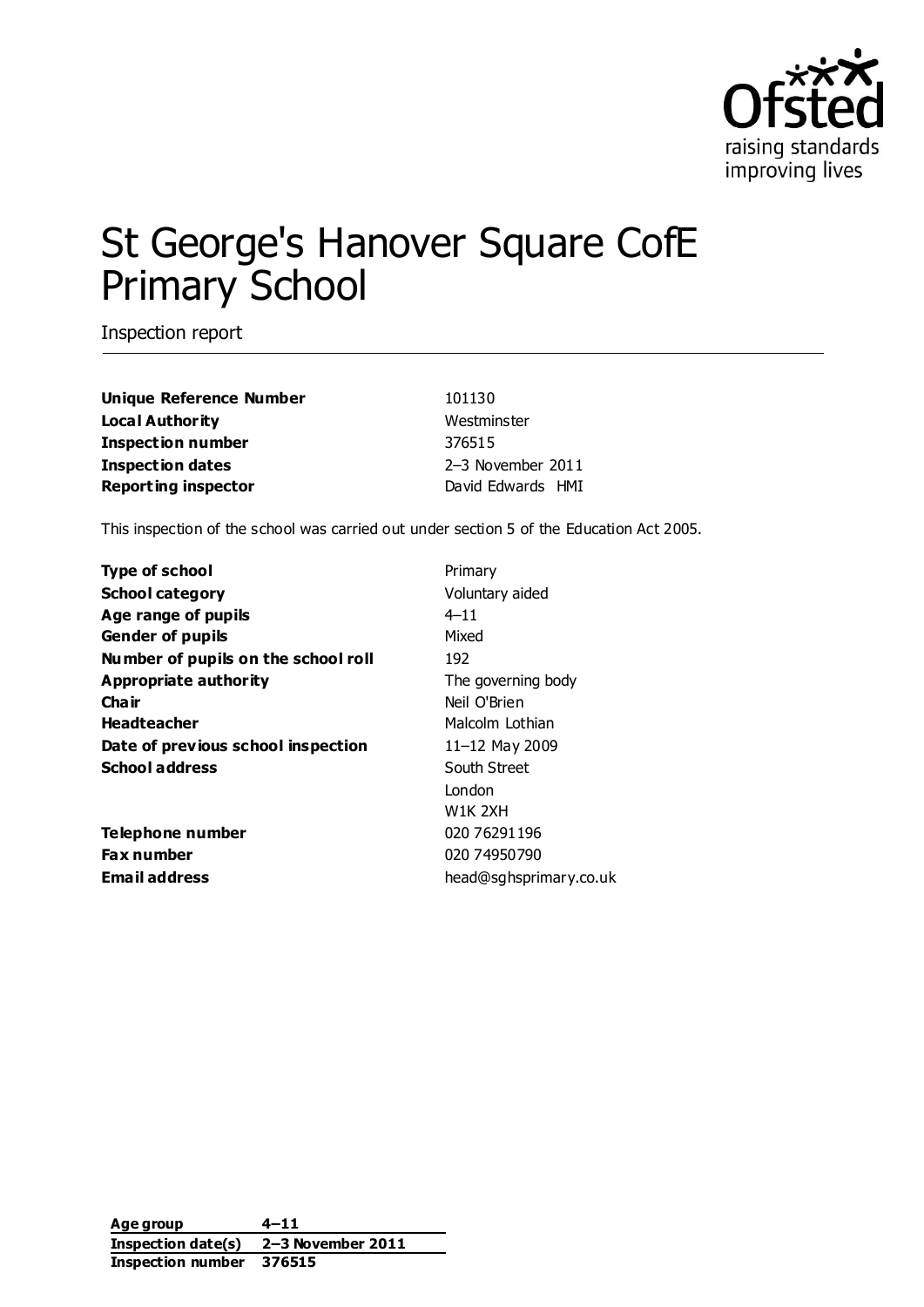The Office for Standards in Education, Children's Services and Skills (Ofsted) regulates and inspects to achieve excellence in the care of children and young people, and in education and skills for learners of all ages. It regulates and inspects childcare and children's social care, and inspects the Children and Family Court Advisory Support Service (Cafcass), schools, colleges, initial teacher training, work-based learning and skills training, adult and community learning, and education and training in prisons and other secure establishments. It assesses council children's services, and inspects services for looked after children, safeguarding and child protection.

Further copies of this report are obtainable from the school. Under the Education Act 2005, the school must provide a copy of this report free of charge to certain categories of people. A charge not exceeding the full cost of reproduction may be made for any other copies supplied.

If you would like a copy of this document in a different format, such as large print or Braille, please telephone 0300 123 4234, or email enquiries@ofsted.gov.uk.

You may copy all or parts of this document for non-commercial educational purposes, as long as you give details of the source and date of publication and do not alter the information in any way.

To receive regular email alerts about new publications, including survey reports and school inspection reports, please visit our website and go to 'Subscribe'.

Piccadilly Gate Store St **Manchester** M1 2WD

T: 0300 123 4234 Textphone: 0161 618 8524 E: enquiries@ofsted.gov.uk W: www.ofsted.gov.uk

Ofsted

© Crown copyright 2011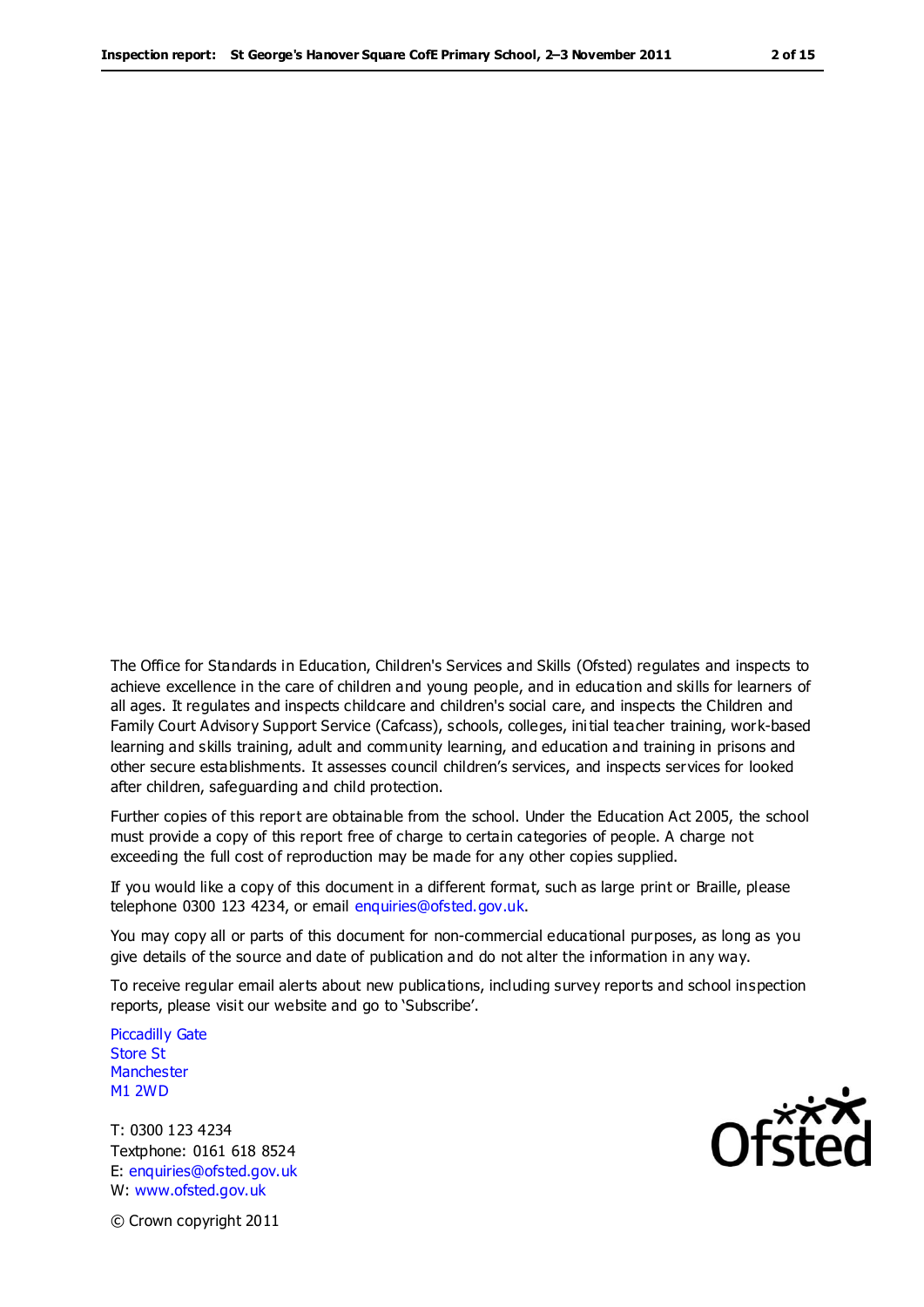# **Introduction**

This inspection was carried out by one of Her Majesty's Inspector and two additional inspectors. The inspectors observed teaching and learning in 14 lessons, taught by seven teachers, and held meetings with the headteacher, the Chair and another representative of the Governing Body, staff and pupils. They observed the work of the school and looked at the school documentation including evidence of the selfevaluation process and safeguarding procedures. They also analysed questionnaires completed by 61 parents and carers, 105 pupils and seven staff. The inspection team reviewed many aspects of the school's work. It looked in detail at a number of key areas.

- $\blacksquare$  How effective the school has been in securing the necessary improvements in pupils' writing and the monitoring of pupils' progress identified at the time of the last inspection.
- The extent to which teaching now consistently and sufficiently challenges and supports pupils to secure and maintain their progress and overall achievement.
- How well leaders and managers are using challenging targets to further raise standards for pupils and eliminate any low attainment among particular groups and individuals.
- How confidently leaders demonstrate a strengthened and sustainable capacity for further improvement.

# **Information about the school**

The intake of this small school is ethnically diverse. The proportion of pupils for whom English is an additional language is well-above average. A slightly lower-thanaverage proportion of pupils are identified as having special educational needs and/or disabilities. The proportion of pupils known to be eligible for free school meals is below average. The proportion of pupils joining and leaving school at times other than the usual times is above average. Children enter the Early Years Foundation Stage in Reception.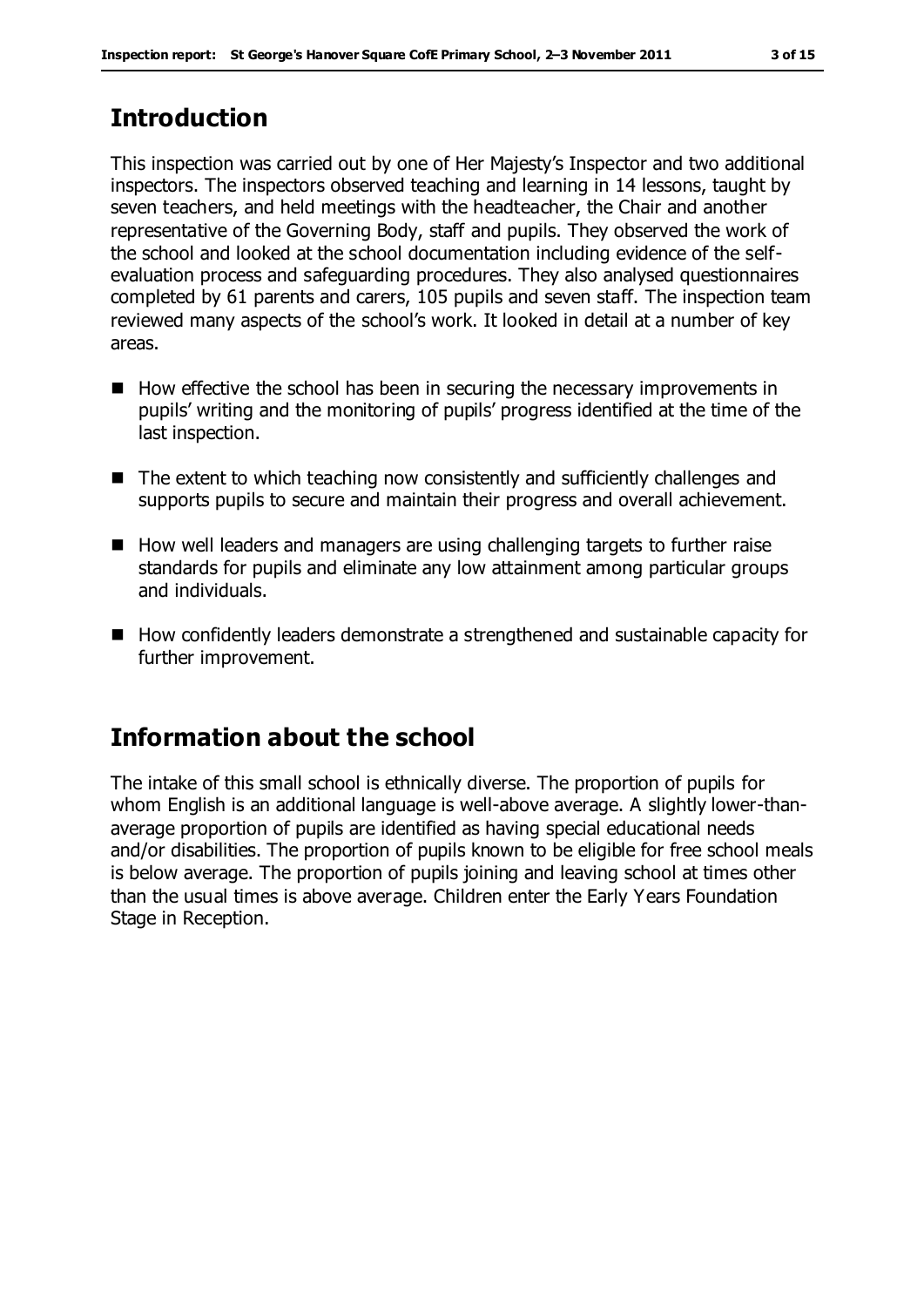# **Inspection judgements**

## **Overall effectiveness: how good is the school? 2**

#### **The school's capacity for sustained improvement 2**

## **Main findings**

This is a good school which is demonstrating a good capacity to sustain further improvement. This is because the headteacher, supported by senior leaders and governors, has effectively addressed the areas of weakness identified at the time of the previous inspection. Pupils throughout the school make good progress overall in developing their writing skills and in their learning overall. By the time pupils leave school at the end of Year 6 their attainment in English and mathematics is above average. Underpinning pupils' good achievement is the commitment of all staff to ensure the care, guidance and support they provide is consistent and tailored to meet pupils' individual needs. In addition the school has established effective partnerships locally to support pupils' development and well-being, particularly for those whose circumstances make them vulnerable. The strengthening learning culture and a strong inclusive ethos ensure that pupils who enter the school at various times during the school year are well supported and, as a result, they too usually settle quickly to their learning and make good progress.

Children get off to a secure start in the Early Years Foundation Stage because of the good provision that has been carefully planned to engage children's interests and support them to make good progress in their learning. By the time children enter Year 1 they are well prepared to continue with their learning and most pupils continue to develop good attitudes to learning. Leaders' actions to strengthen teaching and curriculum provision have been successful overall and, as a result, pupils are being provided with regular opportunities to practise and improve their literacy and numeracy skills. The school remains appropriately focused on the need to lift standards further for the more-able pupils and is maintaining a focus on writing throughout the school.

Although a small proportion of teaching observed during the inspection was satisfactory, teaching throughout the school is more often good and sometimes outstanding. Senior leaders rigorously monitor teaching and use challenging targets to help raise standards for pupils, and to eliminate low attainment when it is identified among vulnerable groups and individuals. However, at present teaching does not consistently provide sufficient opportunities for pupils to engage in problem-solving activities that will stimulate their interests, strengthen their ability to work collaboratively and take progressively more responsibility for their learning. The school provides an engaging curriculum as well as a wide range of extra-curricular clubs for which the take-up by pupils is high.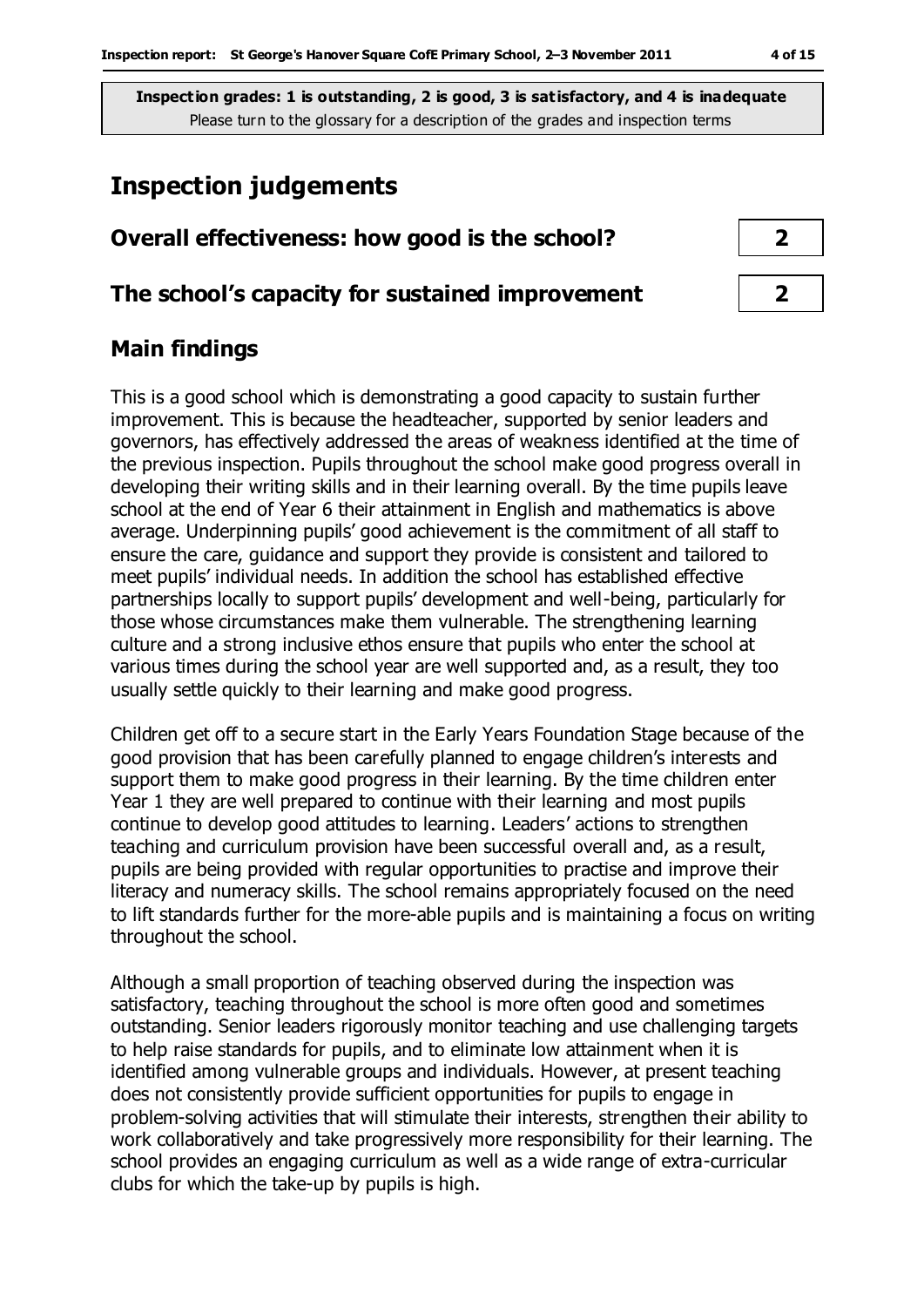Assessment information is used effectively by teachers to identify pupils' next steps in learning as well as to measure how much progress they are making towards their challenging targets. Some teachers' marking and verbal feedback to pupils makes a significant contribution to their good progress.

Teaching assistants provide valuable support to individuals and groups. However, opportunities for them to contribute to the planning and assessment of pupils are not securely embedded throughout the school. Overall morale within the school is high. Systems to hold teachers accountable and to track the progress of pupils are securely established throughout the school. Self-evaluation is accurate, regularly carried out and appropriately focused on improving outcomes for pupils.

# **What does the school need to do to improve further?**

- **E** Ensure teaching provides increasing opportunities for pupils to take more responsibility for their learning by:
	- allowing pupils to engage regularly in problem-solving tasks  $\overline{\phantom{0}}$
	- encouraging them to work collaboratively in lessons and become progressively involved in the assessment of their work, so that they might better understand how well they are doing and what they need to do to improve further.
- Ensure support staff are empowered to contribute to the planning and assessment of pupils' learning.

## **Outcomes for individuals and groups of pupils 2**

Pupils' behaviour is good, both in lessons and around the school, and they enjoy positive relationships with all adults within the school. They are proud of their school and regard it as a happy community. Typically, they are motivated and engage enthusiastically in lessons, demonstrating a sense of enjoyment and fascination in learning about themselves, others and the world around them. Pupils say they feel safe in school. They play well together, and say that when incidents of inappropriate behaviour occur, they know who to talk to. Pupils' understanding of how to use information and communication technology safely is well developed. Pupils speak confidently about what constitutes a healthy diet and lifestyle. Their attendance is in line with the national average. Strategies to support pupils in attending school have improved and are rigorously monitored.

Children enter the Reception class displaying levels of skills and abilities that are generally above those typically expected for their age. They continue to make good progress in all areas of learning because the school provides well for their individual learning needs. By the end of Key Stage 2, pupils have made good progress in all aspects of learning but particularly in reading, writing and mathematics. National tests results for 2011 improved further on the previous year to ensure attainment is securely above average for English and high for mathematics. As a result, pupils'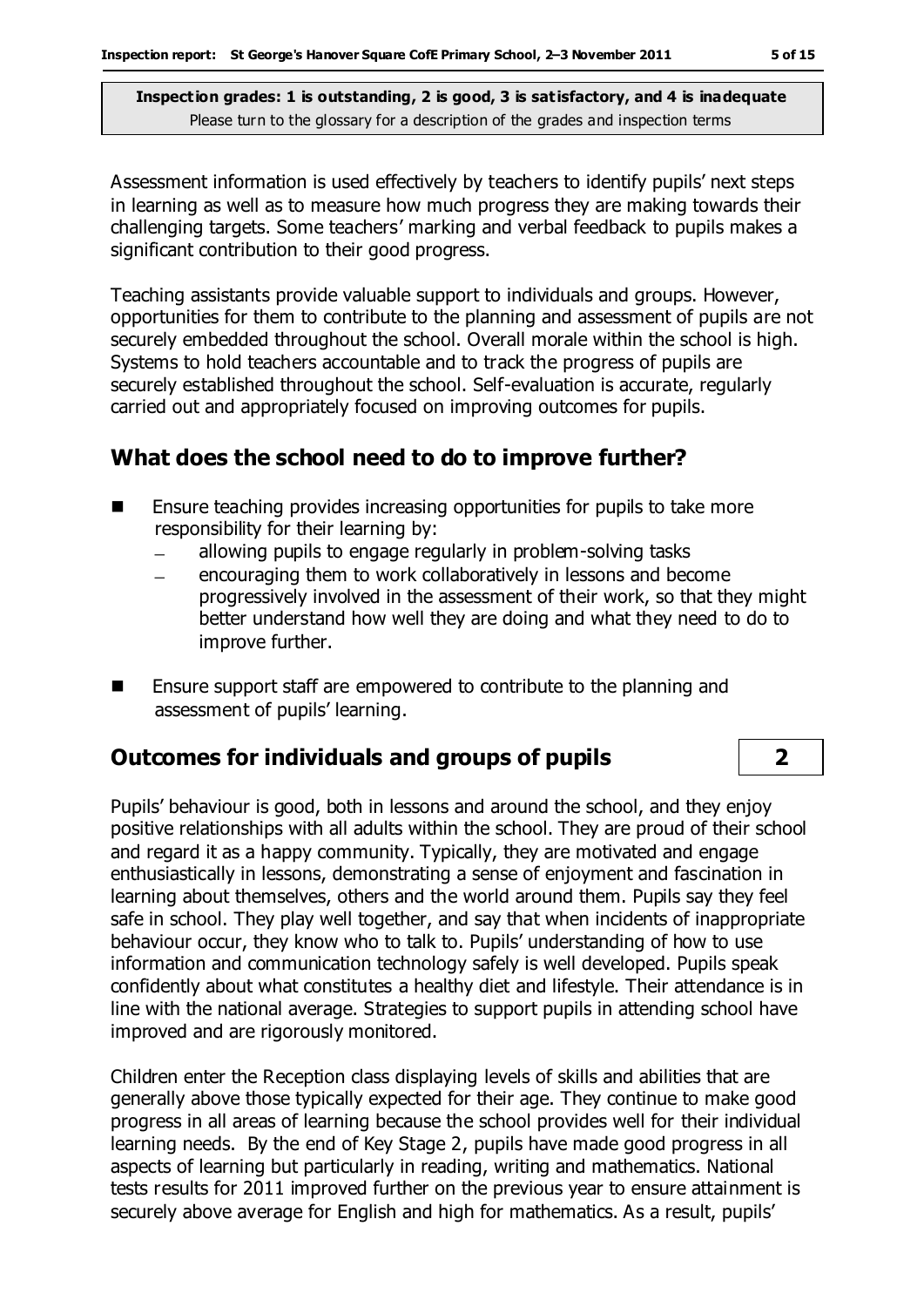achievement overall is good.

Lesson observations and a scrutiny of pupils' work confirm that most pupils in all other year groups are similarly making good progress. This is because pupils' core skills of literacy and numeracy are regularly practised within the curriculum. Pupils concentrate and apply themselves well in lessons. Pupils' spiritual, moral, social and cultural development is good and is reflected in the harmonious and inclusive relationships that prevail. Pupils who are most able, those with particular gifts and talents, those who have special educational needs and/or disabilities, and those known to be eligible for free school meals make good progress because support is effectively organised and matched to their individual learning needs. Pupils make a positive contribution to the school, the local community and wider community through their charity work.

These are the grades for pupils' outcomes

| Pupils' achievement and the extent to which they enjoy their learning                                                     | $\overline{\mathbf{2}}$ |
|---------------------------------------------------------------------------------------------------------------------------|-------------------------|
| Taking into account:                                                                                                      | $\overline{2}$          |
| Pupils' attainment <sup>1</sup>                                                                                           |                         |
| The quality of pupils' learning and their progress                                                                        | $\mathfrak{p}$          |
| The quality of learning for pupils with special educational needs and/or disabilities<br>and their progress               | 2                       |
| The extent to which pupils feel safe                                                                                      | $\overline{2}$          |
| Pupils' behaviour                                                                                                         | $\overline{\mathbf{2}}$ |
| The extent to which pupils adopt healthy lifestyles                                                                       | $\overline{2}$          |
| The extent to which pupils contribute to the school and wider community                                                   | $\overline{\mathbf{2}}$ |
| The extent to which pupils develop workplace and other skills that will<br>contribute to their future economic well-being | $\overline{2}$          |
| Taking into account:                                                                                                      |                         |
| Pupils' attendance <sup>1</sup>                                                                                           | 3                       |
| The extent of pupils' spiritual, moral, social and cultural development                                                   | 2                       |

## **How effective is the provision?**

 $\overline{a}$ 

Teachers plan stimulating lessons that provide effectively for the needs of individuals and groups. Additional training has enhanced teachers' good subject knowledge, particularly to support improvements in the attainment of writing throughout the school. Time is used well throughout the school day. Although support staff work closely with teachers to ensure that pupils engage positively with their work at all times, opportunities are sometimes missed for them to play a more influential role in the planning and assessment of pupils' work. Pupils experience a wide range of good-quality learning opportunities. However, teaching does not always provide

<sup>&</sup>lt;sup>1</sup> The grades for attainment and attendance are: 1 is high; 2 is above average; 3 is broadly average; and 4 is low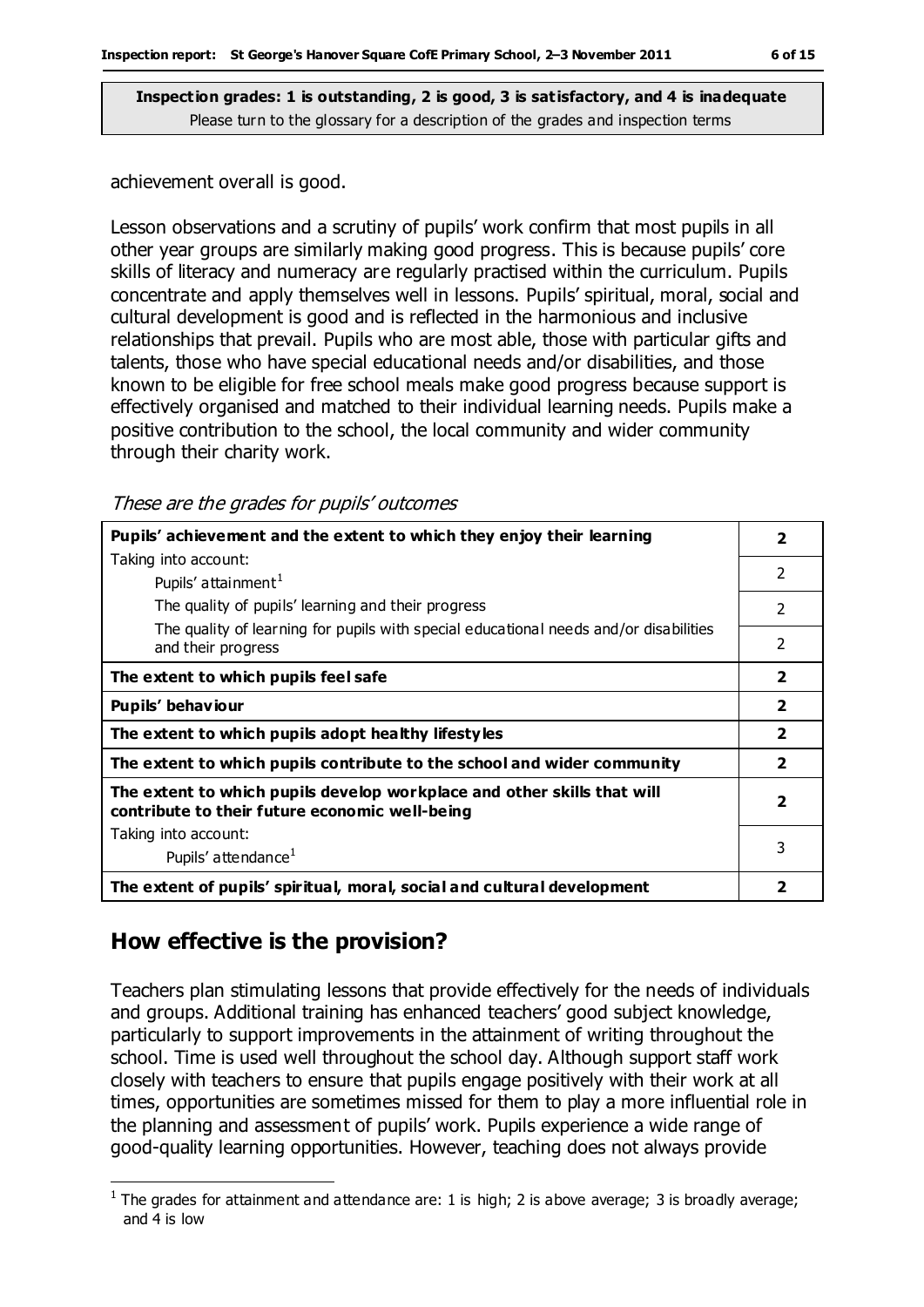sufficient opportunity for pupils to reflect on their work or work together in small groups or pairs. As a result, teaching provides limited opportunities for pupils to engage in problem-solving activities or to take increasing responsibility for their learning so that they gain a clearer understanding of how to improve further.

In good and outstanding lessons teachers' excellent subject knowledge is applied effectively to challenge and inspire pupils. For example, in a Key Stage 2 lesson pupils' engagement and enthusiasm in mathematics was clearly evident as they rose to the challenge of working collaboratively in small groups to create and solve mathematical problems taken from real-life train timetables. Furthermore, resources, including new technologies, are used most effectively to support teaching and enhance learning. Where teaching was no better than satisfactory, insufficient opportunity was given to pupils to think for themselves or solve problems either individually or in pairs. As a result, pupils remained passive learners throughout, which limited their progress in these lessons.

The curriculum is adjusted effectively to meet the various needs of pupils with a wealth of good-quality learning experiences, both indoors and out. The school has forged effective partnerships to further strengthen teachers' skills to raise the standards of writing throughout the school. Careful attention is given to all aspects of care, guidance and support so that pupils with special educational needs and/or disabilities are well provided for.

**The quality of teaching** Taking into account: The use of assessment to support learning **2** 2 **The extent to which the curriculum meets pupils' needs, including, where relevant, through partnerships <sup>2</sup> The effectiveness of care, guidance and support 2**

These are the grades for the quality of provision

## **How effective are leadership and management?**

The leadership of the school is held in high regard by staff, parents and carers. The inclusive vision of the school and the headteacher's belief in the school's success runs through all aspects of its work. He holds high expectations of all staff and yet is successfully driving forward and securing improved outcomes for pupils in a supportive and encouraging manner. Consequently, the headteacher has successfully drawn together a cohesive team of enthusiastic and highly aspirational professionals who are taking effective steps to improve the quality of teaching and learning still further.

Rigorous monitoring provides leaders with accurate information about pupils' learning and progress. Searching analysis and self-challenge then enables the school to devise well-focused plans for improvement. As a result, actions taken by the school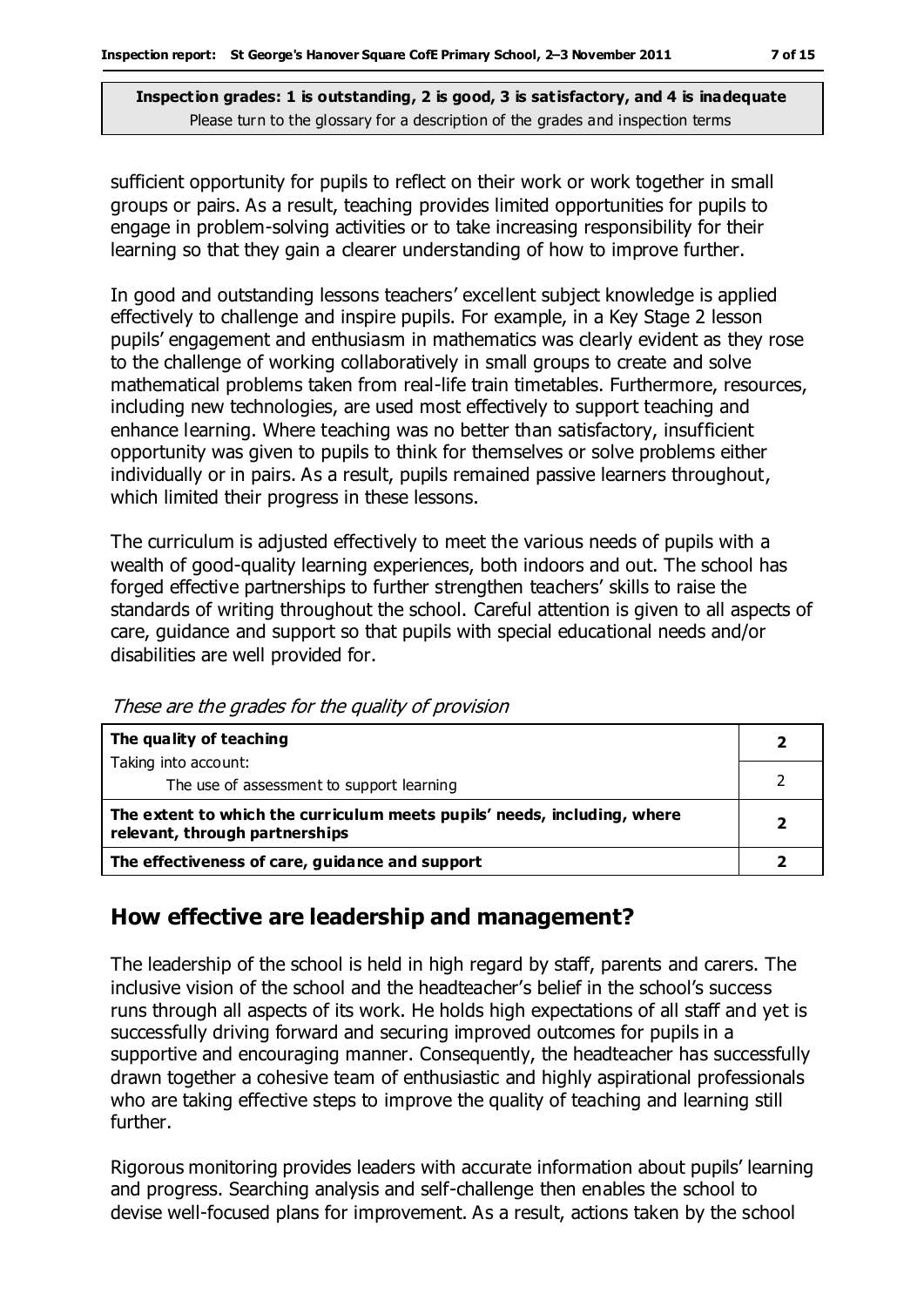are implemented with care and managed well. The school is active in ensuring it makes a strong contribution to promoting community cohesion through the creative use of the curriculum, visits to places of interest, including residential visits, and its partnership with another local primary school. There is a strong shared sense of responsibility among all adults within the school to ensure that pupils acquire good basic skills, a love of learning and an understanding of the importance of making a positive contribution to society.

The school ensures all adults are appropriately trained and regularly updated in the procedures for safeguarding pupils, and the school is vigilant in keeping records and so cares and provides well for the safety of pupils. Similarly, equality of opportunity for all pupils and any identified barriers to achievement are being systematically addressed. Discrimination in any form is not tolerated. Consequently, pupils and their families are all made to feel welcome and encouraged to play an active part in the life of the school.

The governing body plays a full part in determining the strategic direction of the school and deploys its skills and time wisely. Governors are kept well informed by the headteacher and senior leaders about the work of the school. As a result, they are able to hold the school to account in a rigorous yet respectful and supportive way.

| The effectiveness of leadership and management in embedding ambition and<br>driving improvement                                                                     | $\overline{\mathbf{2}}$ |
|---------------------------------------------------------------------------------------------------------------------------------------------------------------------|-------------------------|
| Taking into account:                                                                                                                                                |                         |
| The leadership and management of teaching and learning                                                                                                              | 2                       |
| The effectiveness of the governing body in challenging and supporting the<br>school so that weaknesses are tackled decisively and statutory responsibilities<br>met | $\overline{\mathbf{2}}$ |
| The effectiveness of the school's engagement with parents and carers                                                                                                | $\overline{\mathbf{2}}$ |
| The effectiveness of partnerships in promoting learning and well-being                                                                                              | $\overline{\mathbf{2}}$ |
| The effectiveness with which the school promotes equality of opportunity and<br>tackles discrimination                                                              | $\overline{\mathbf{2}}$ |
| The effectiveness of safeguarding procedures                                                                                                                        | $\overline{2}$          |
| The effectiveness with which the school promotes community cohesion                                                                                                 | $\overline{2}$          |
| The effectiveness with which the school deploys resources to achieve value for<br>money                                                                             | 2                       |

|  |  | These are the grades for leadership and management |
|--|--|----------------------------------------------------|
|  |  |                                                    |

# **Early Years Foundation Stage**

Most children start school with levels of skills and abilities that are above those expected for their age and often particularly so in their personal, social and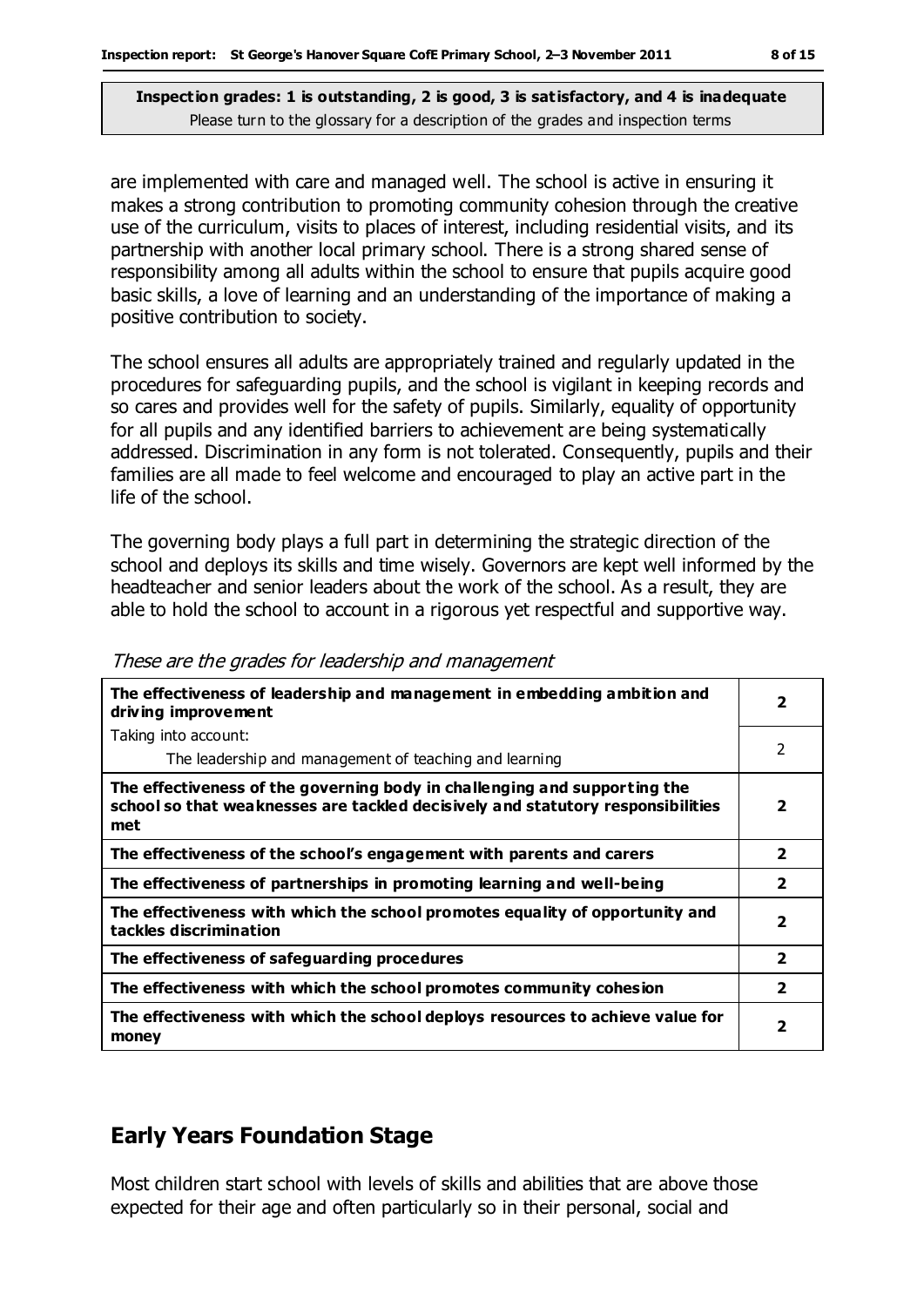emotional development. Children settle quickly and make good progress in all areas of learning so that they are well prepared to continue their learning at the start of Key Stage 1. This is because trusting and supportive relationships are quickly established between the school, children and their parents and carers. Good communication ensures high levels of satisfaction and there are regular opportunities for parents and carers to be involved in their children's learning; for example, through attending curriculum workshops, children's assemblies and contributing to the recording of their children's achievements in their learning journals.

Teaching is good and appropriately centred on the needs of the individual child. Staff ensure that the learning environment both inside and outside is well planned to provide for children's interests and learning needs. Although the school building presents unique challenges in accessing the outdoor learning environment, all activities are carefully thought through to engage and support children's learning and development, both indoors and outside. For example, outside, children have access to good quality equipment and are free to select activities that interest them and which have been carefully planned to focus children on an area of learning. Adult supervision is constant and ensures play maintains a learning focus. This detailed monitoring of children's development and progress results in adults developing a comprehensive understanding of children's strengths and next steps in learning.

In the relatively short time she has been in post the leader of the Early Years Foundation Stage has shown commitment and skill in addressing the areas for development identified at the time of the previous inspection. She possesses a secure knowledge of how children learn best and is highly reflective and aware of the need to strengthen transition arrangements so that children's good progress does not falter on transfer from Reception into Year 1. All adults are good role models and work confidently together as a team and this is having a very positive impact on the rates of children's learning and progress. The children's welfare is a high priority and robust safeguarding arrangements ensure all policies and risk assessments are in place.

| <b>Overall effectiveness of the Early Years Foundation Stage</b>                                                          |  |
|---------------------------------------------------------------------------------------------------------------------------|--|
| Taking into account:                                                                                                      |  |
| Outcomes for children in the Early Years Foundation Stage<br>The quality of provision in the Early Years Foundation Stage |  |
| The effectiveness of leadership and management of the Early Years Foundation<br>Stage                                     |  |

#### These are the grades for the Early Years Foundation Stage

#### **Views of parents and carers**

The overwhelming majority of the 61 parents and carers who responded to the questionnaire were very supportive in their comments about the school. In particular,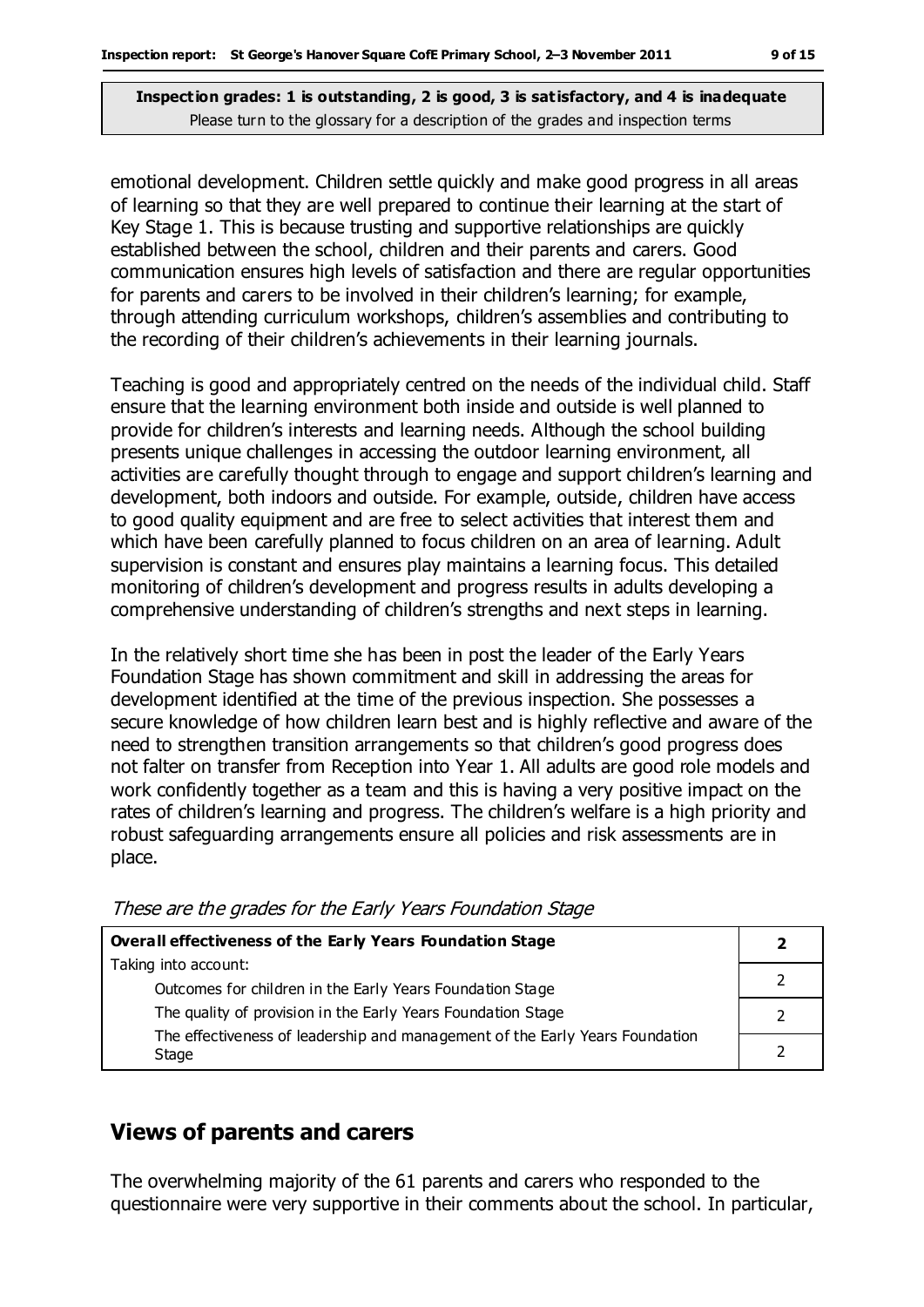parents have confidence in the school's leadership and appreciate the work leaders and managers have done since the previous inspection to improve the quality of provision for all pupils. They also appreciate how much their children enjoy school. One parent summed up the views of the majority by writing, 'My child loves coming to school and the headmaster and his staff ensure that they learn to the best of their ability.' In essence, the findings of the inspectors reflected these positive views. Inspectors also observed behaviour in lessons and around the school, held discussions with staff and pupils and scrutinised behavioural records. The findings are in the report.

There were three areas of concern raised through the questionnaires. A few parents and carers would like more regular information about the progress their children make in school. A very small minority of parents feel the school could improve the way it generally communicates with them. A few others would like the creation of a forum for parents so that their views and ideas about the work of the school can be regularly heard and taken into consideration. The inspectors discussed all these issues with the school.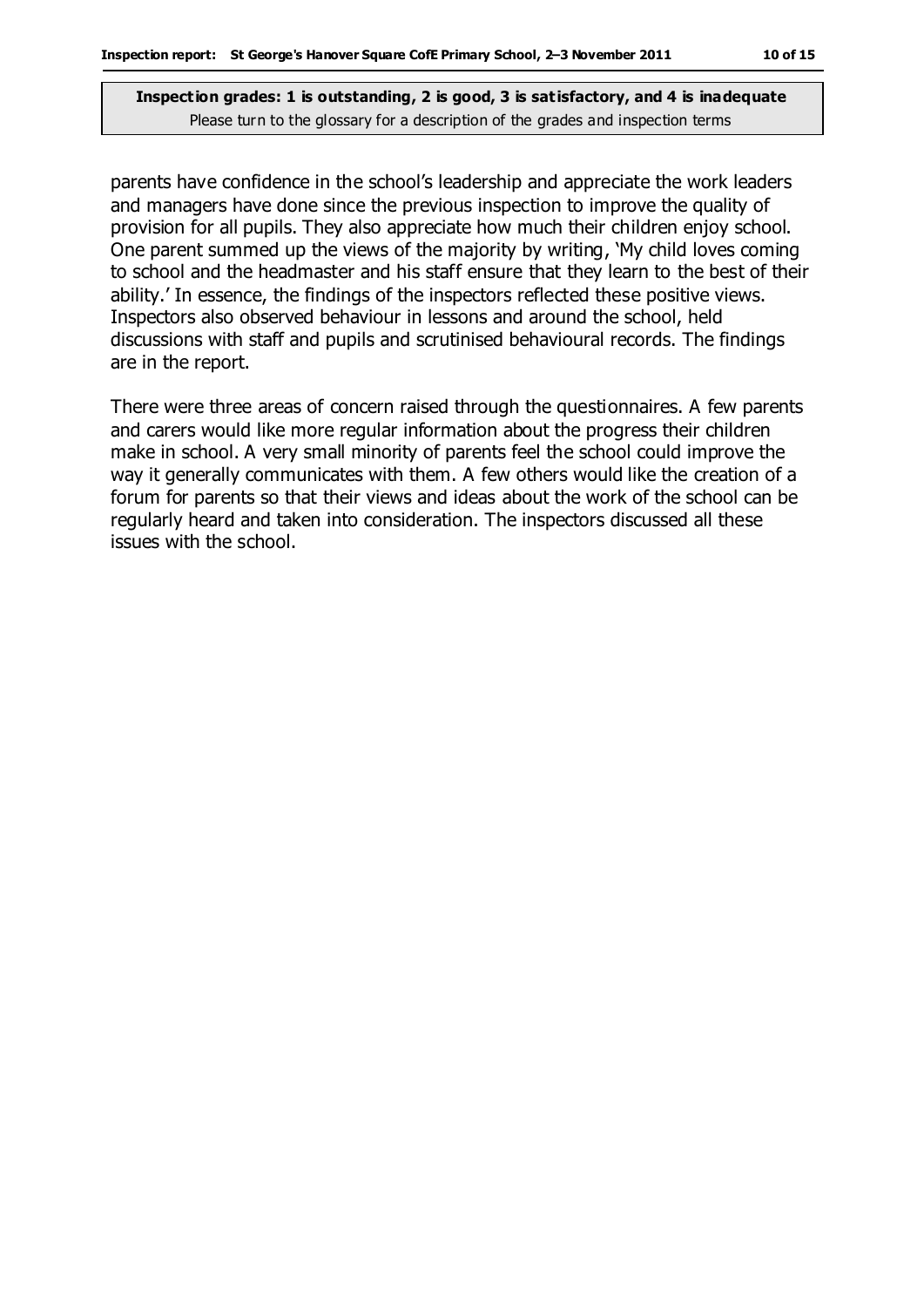#### **Responses from parents and carers to Ofsted's questionnaire**

Ofsted invited all the registered parents and carers of pupils registered at St George's C of E Primary School to complete a questionnaire about their views of the school.

In the questionnaire, parents and carers were asked to record how strongl y they agreed with 13 statements about the school.

The inspection team received 57 completed questionnaires by the end of the on-site inspection. In total, there are 192 pupils registered at the school.

| <b>Statements</b>                                                                                                                                                                                                                                       | <b>Strongly</b><br>agree |               | <b>Agree</b> |               | <b>Disagree</b> |                   | <b>Strongly</b><br>disagree |                |
|---------------------------------------------------------------------------------------------------------------------------------------------------------------------------------------------------------------------------------------------------------|--------------------------|---------------|--------------|---------------|-----------------|-------------------|-----------------------------|----------------|
|                                                                                                                                                                                                                                                         | <b>Total</b>             | $\frac{1}{2}$ | <b>Total</b> | $\frac{1}{2}$ | <b>Total</b>    | $\frac{1}{2}$     | <b>Total</b>                | $\frac{1}{2}$  |
| My child enjoys school                                                                                                                                                                                                                                  | 41                       | 72            | 14           | 25            | $\overline{2}$  | 4                 | $\mathbf 0$                 | 0              |
| The school keeps my child<br>safe                                                                                                                                                                                                                       | 28                       | 49            | 27           | 47            | $\mathbf{1}$    | $\overline{2}$    | $\mathbf 0$                 | 0              |
| The school informs me about<br>my child's progress                                                                                                                                                                                                      | 19                       | 33            | 25           | 44            | 9               | 16                | 3                           | 5              |
| My child is making enough<br>progress at this school                                                                                                                                                                                                    | 20                       | 35            | 28           | 49            | $\overline{2}$  | 4                 | 4                           | $\overline{7}$ |
| The teaching is good at this<br>school                                                                                                                                                                                                                  | 26                       | 46            | 25           | 44            | 4               | $\overline{7}$    | $\mathbf 0$                 | 0              |
| The school helps me to<br>support my child's learning                                                                                                                                                                                                   | 23                       | 40            | 24           | 42            | 5               | 9                 | 3                           | 5              |
| The school helps my child to<br>have a healthy lifestyle                                                                                                                                                                                                | 27                       | 47            | 25           | 44            | $\overline{4}$  | $\overline{7}$    | $\mathbf 0$                 | $\pmb{0}$      |
| The school makes sure that<br>my child is well prepared for<br>the future (for example<br>changing year group,<br>changing school, and for<br>children who are finishing<br>school, entering further or<br>higher education, or entering<br>employment) | 23                       | 40            | 17           | 30            | 6               | 11                | $\mathbf{0}$                | $\Omega$       |
| The school meets my child's<br>particular needs                                                                                                                                                                                                         | 24                       | 42            | 23           | 40            | 6               | 11                | 3                           | 5              |
| The school deals effectively<br>with unacceptable behaviour                                                                                                                                                                                             | 25                       | 44            | 27           | 47            | $\overline{2}$  | 4                 | $\mathbf 0$                 | $\mathbf 0$    |
| The school takes account of<br>my suggestions and<br>concerns                                                                                                                                                                                           | 21                       | 37            | 20           | 35            | 7               | $12 \overline{ }$ | 3                           | 5              |
| The school is led and<br>managed effectively                                                                                                                                                                                                            | 26                       | 46            | 20           | 35            | 8               | 14                | $\mathbf 0$                 | $\mathbf 0$    |
| Overall, I am happy with my<br>child's experience at this<br>school                                                                                                                                                                                     | 32                       | 56            | 19           | 33            | 5               | 9                 | $\mathbf 0$                 | $\mathbf 0$    |

The table above summarises the responses that parents and carers made to each statement. The percentages indicate the proportion of parents and carers giving that response out of the total number of completed questionnaires. Where one or more parents and carers chose not to answer a particular question, the percentages will not add up to 100%.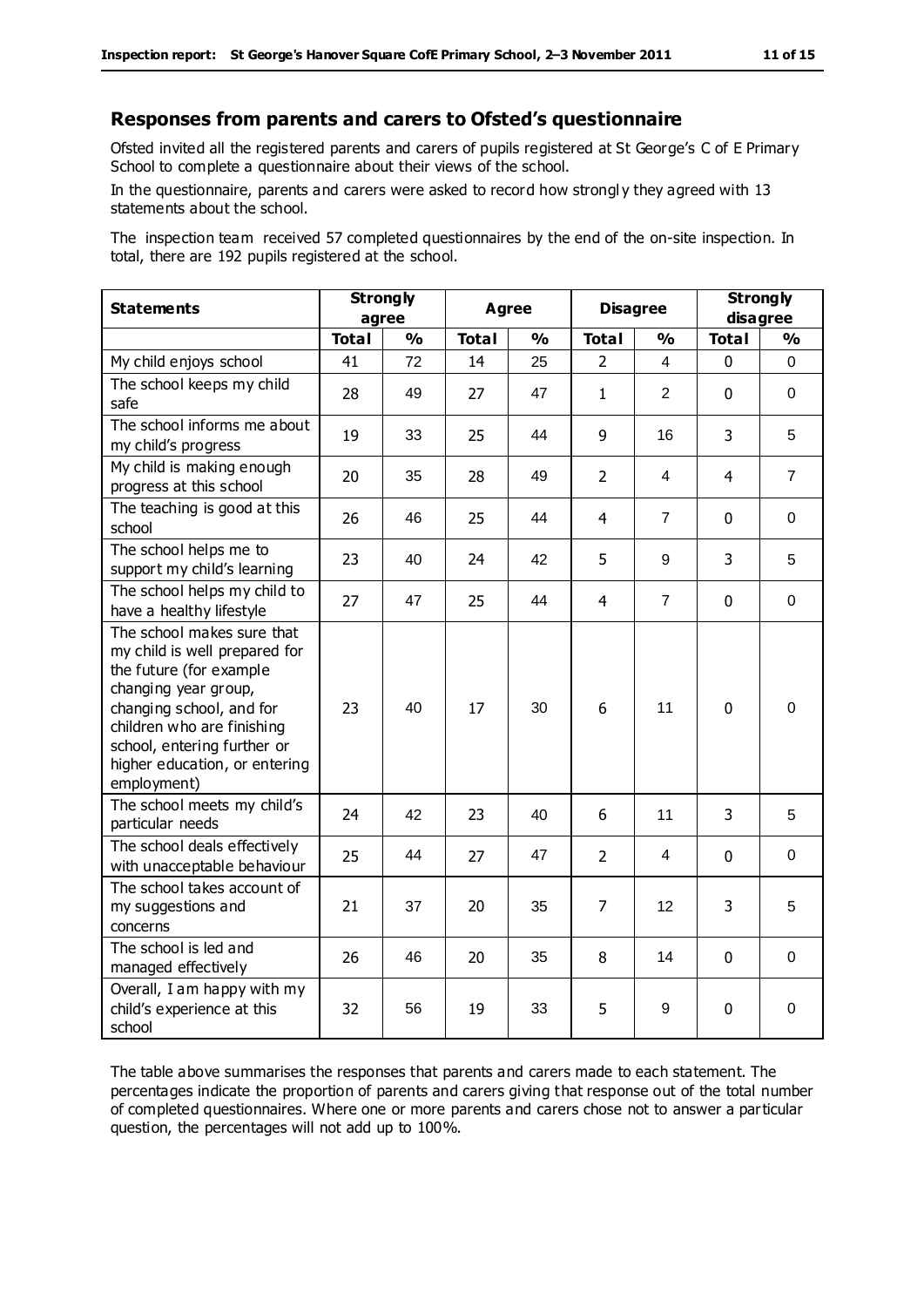# **Glossary**

# **What inspection judgements mean**

| Grade   | <b>Judgement</b> | <b>Description</b>                                            |
|---------|------------------|---------------------------------------------------------------|
| Grade 1 | Outstanding      | These features are highly effective. An outstanding           |
|         |                  | school provides exceptionally well for all its pupils' needs. |
| Grade 2 | Good             | These are very positive features of a school. A school        |
|         |                  | that is good is serving its pupils well.                      |
| Grade 3 | Satisfactory     | These features are of reasonable quality. A satisfactory      |
|         |                  | school is providing adequately for its pupils.                |
| Grade 4 | Inadequate       | These features are not of an acceptable standard. An          |
|         |                  | inadequate school needs to make significant                   |
|         |                  | improvement in order to meet the needs of its pupils.         |
|         |                  | Ofsted inspectors will make further visits until it           |
|         |                  | improves.                                                     |

# **Overall effectiveness of schools**

|                 |                    |      | Overall effectiveness judgement (percentage of schools) |                   |
|-----------------|--------------------|------|---------------------------------------------------------|-------------------|
| Type of school  | <b>Outstanding</b> | Good | <b>Satisfactory</b>                                     | <b>Inadequate</b> |
| Nursery schools | 43                 | 47   | 10                                                      |                   |
| Primary schools | 6                  | 46   | 42                                                      |                   |
| Secondary       | 14                 | 36   | 41                                                      |                   |
| schools         |                    |      |                                                         |                   |
| Sixth forms     | 15                 | 42   | 41                                                      | 3                 |
| Special schools | 30                 | 48   | 19                                                      |                   |
| Pupil referral  | 14                 | 50   | 31                                                      |                   |
| units           |                    |      |                                                         |                   |
| All schools     | 10                 | 44   | 39                                                      |                   |

New school inspection arrangements were introduced on 1 September 2009. This means that inspectors now make some additional judgements that were not made previously.

The data in the table above are for the period 1 September 2010 to 08 April 2011 and are consistent with the latest published official statistics about maintained school inspection outcomes (see [www.ofsted.gov.uk\)](http://www.ofsted.gov.uk/).

The sample of schools inspected during 2010/11 was not representative of all schools nationally, as weaker schools are inspected more frequently than good or outstanding schools.

Percentages are rounded and do not always add exactly to 100.

Sixth form figures reflect the judgements made for the overall effectiveness of the sixth form in secondary schools, special schools and pupil referral units.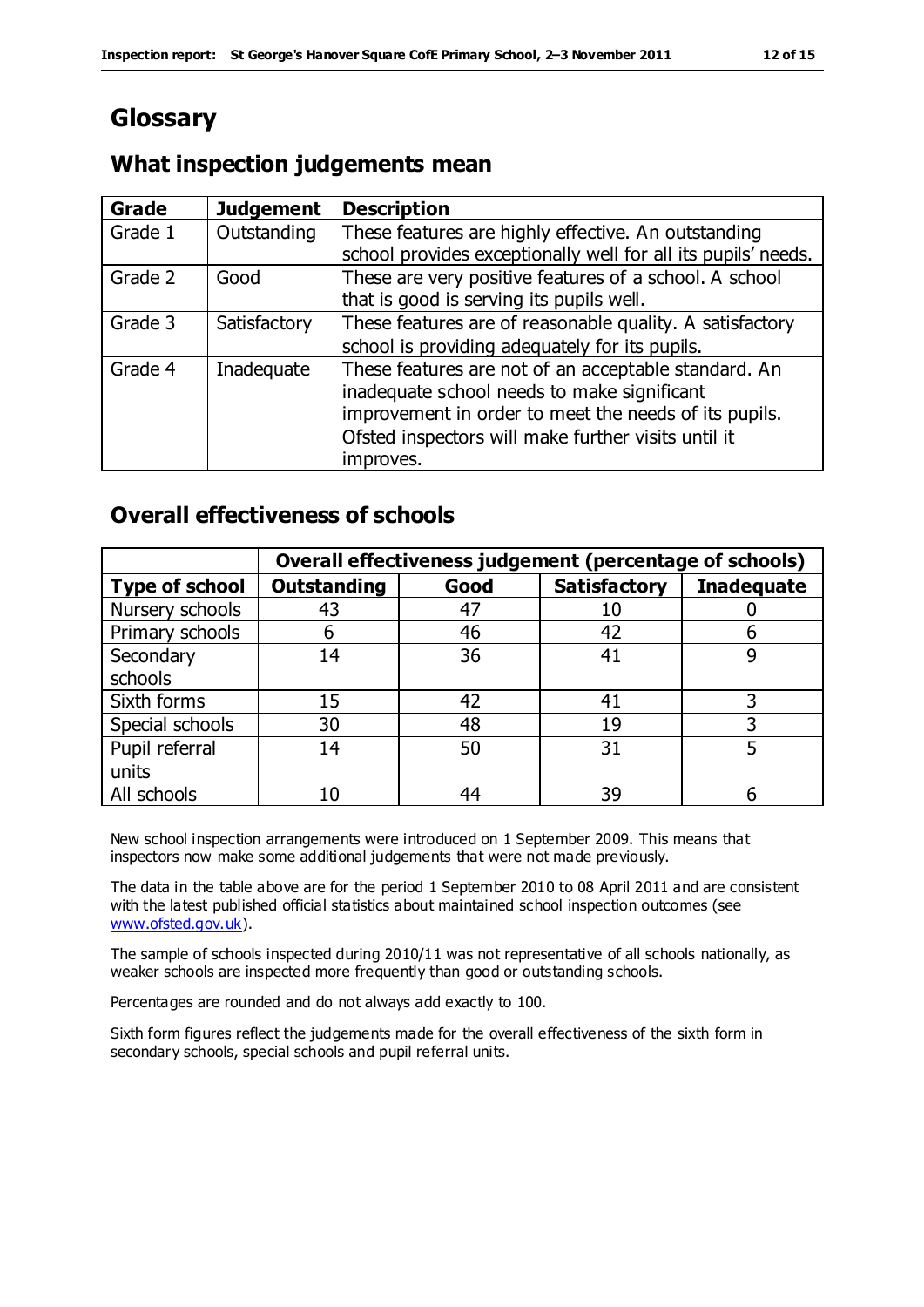# **Common terminology used by inspectors**

| Achievement:                  | the progress and success of a pupil in their<br>learning, development or training.                                                                                                                                                                                                                                           |
|-------------------------------|------------------------------------------------------------------------------------------------------------------------------------------------------------------------------------------------------------------------------------------------------------------------------------------------------------------------------|
| Attainment:                   | the standard of the pupils' work shown by test and<br>examination results and in lessons.                                                                                                                                                                                                                                    |
| Capacity to improve:          | the proven ability of the school to continue<br>improving. Inspectors base this judgement on what<br>the school has accomplished so far and on the<br>quality of its systems to maintain improvement.                                                                                                                        |
| Leadership and management:    | the contribution of all the staff with responsibilities,<br>not just the headteacher, to identifying priorities,<br>directing and motivating staff and running the<br>school.                                                                                                                                                |
| Learning:                     | how well pupils acquire knowledge, develop their<br>understanding, learn and practise skills and are<br>developing their competence as learners.                                                                                                                                                                             |
| <b>Overall effectiveness:</b> | inspectors form a judgement on a school's overall<br>effectiveness based on the findings from their<br>inspection of the school. The following judgements,<br>in particular, influence what the overall<br>effectiveness judgement will be.                                                                                  |
|                               | The school's capacity for sustained<br>ш<br>improvement.<br>Outcomes for individuals and groups of<br>п<br>pupils.<br>The quality of teaching.<br>The extent to which the curriculum meets<br>pupils' needs, including, where relevant,<br>through partnerships.<br>The effectiveness of care, guidance and<br>٠<br>support. |
| Progress:                     | the rate at which pupils are learning in lessons and<br>over longer periods of time. It is often measured<br>by comparing the pupils' attainment at the end of a<br>key stage with their attainment when they started.                                                                                                       |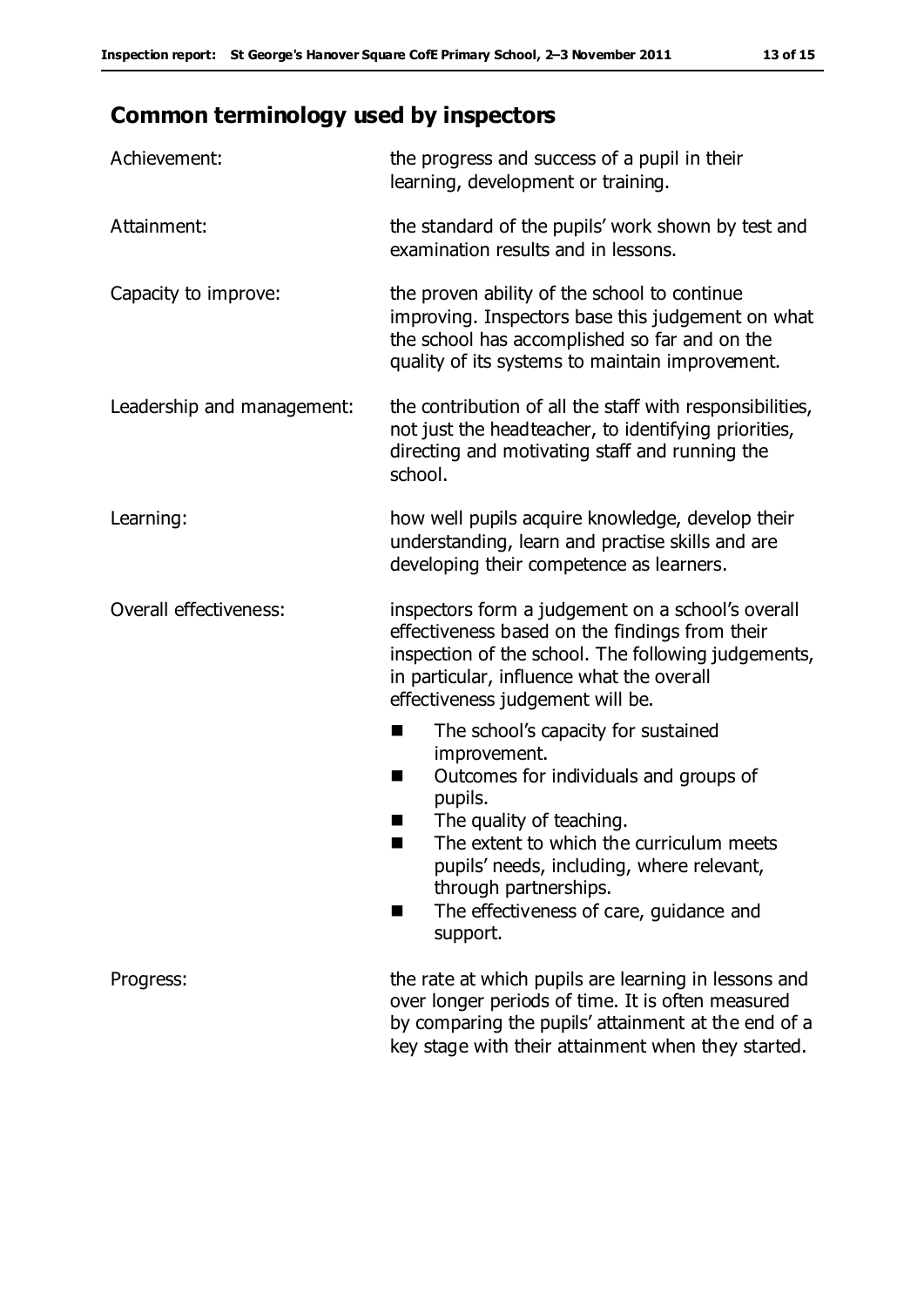#### **This letter is provided for the school, parents and carers to share with their children. It describes Ofsted's main findings from the inspection of their school.**

4 November 2011

Dear Pupils

#### **Inspection of St George's Hanover Square C of E Primary School, London W1K 2XH**

Thank you for making us so welcome when we visited your school recently. We were particularly impressed with how well you get on with each other as well as your good behaviour in lessons and around the school. We have decided that yours is a good school. This means your headmaster and all those who work in your school have worked hard to make improvements so that not only do you clearly enjoy your learning, but many more of you are now making good progress in lessons, especially in mathematics. This means by the time you leave school at the end of Year 6 your skills in English and in mathematics are above average. Well done! This is also because the support and guidance you enjoy is effective in supporting your individual learning needs and providing you with exciting learning experiences.

We were sorry to have missed the Year 6 pupils who were away on their residential visit but we managed to look at their books and records of their progress and achievement held in the school. Those of you who sometimes find learning challenging are given good support and, as a result, you too make good progress. Those of you we spoke with told us you appreciate the many activities and clubs that are on offer to you. You also say the school is a safe place and that you understand about staying healthy through regular exercise and eating healthy foods. Overall, your attendance at school is average. Many of you have very good attendance records but there are a few families for whom attendance is currently not a priority.

To help make your school even better we have asked your headteacher to ensure all adults work together closely to plan and assess your work. We have suggested that more lessons provide opportunities for you to engage regularly in problem-solving tasks, work together and become increasingly involved in the marking of your work as you move through the school. In this way you will be better able to understand how well you are doing and what you need to do to improve further.

You, your teachers and all adults have all worked hard to make St George's a good school. I wish you every success for the future.

Yours sincerely

David Edwards Her Majesty's Inspector